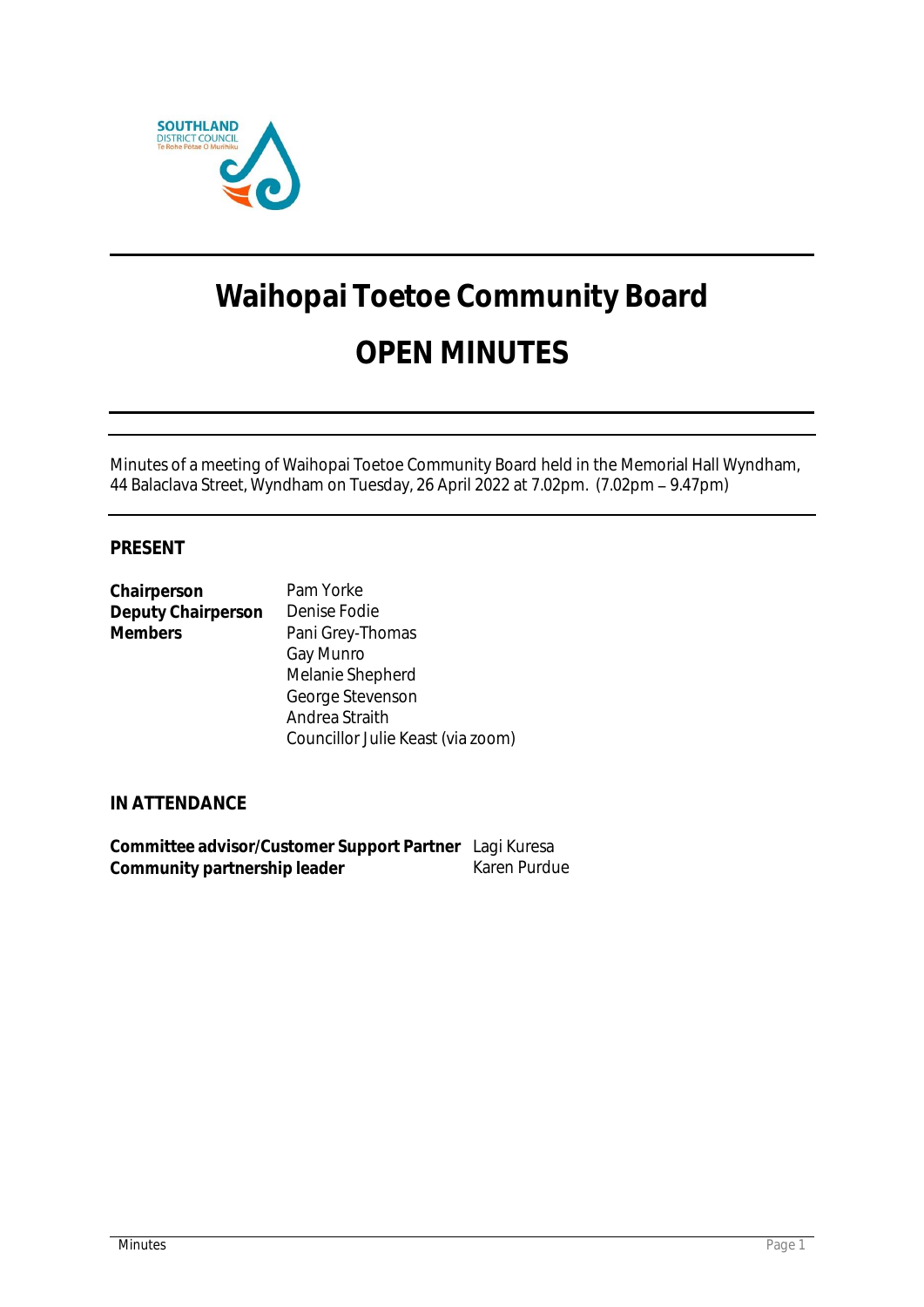

### **1 Apologies**

There were no apologies.

**2 Leave of absence** 

There were no requests for leave of absence.

**3 Conflict of interest**

There were no conflicts of interest declared.

**4 Public forum**

Jenny Coyle and Jeannine Cunningham representing the Edendale Community Pool Society, Sue Hill representing the Woodlands Swimming Pool and Recreation Trust, Sandra Earwaker representing the Toe Toes Community Pool (Tokanui), Carlyn Stewart representing the Wyndham District Community Pool Inc. and Grant Black representing the Gorge Road and Districts Swimming Pool were in attendance to present to Board with regard to the Community Pools - requests for allocation of grant.

**5 Extraordinary/urgent items**

There were no extraordinary/urgent items.

**6 Confirmation of minutes**

#### **Resolution**

Moved Andrea Straith, seconded George Stevenson **and resolved:**

**That the Waihopai Toetoe Community Board confirms the minutes of the meeting held on 14 December 2021 as a true and correct record of that meeting. .**

#### **Reports**

**7.1 Community Pools - requests for allocation of grant**

**Record No: R/22/4/13839**

Community partnership leader - Karen Purdue was in attendance for this item.

Mrs Purdue advised that the purpose of the report was for the Board to consider and make a decision on requests from the five pools in their area for grants from the Waihopai Toetoe community pool reserve.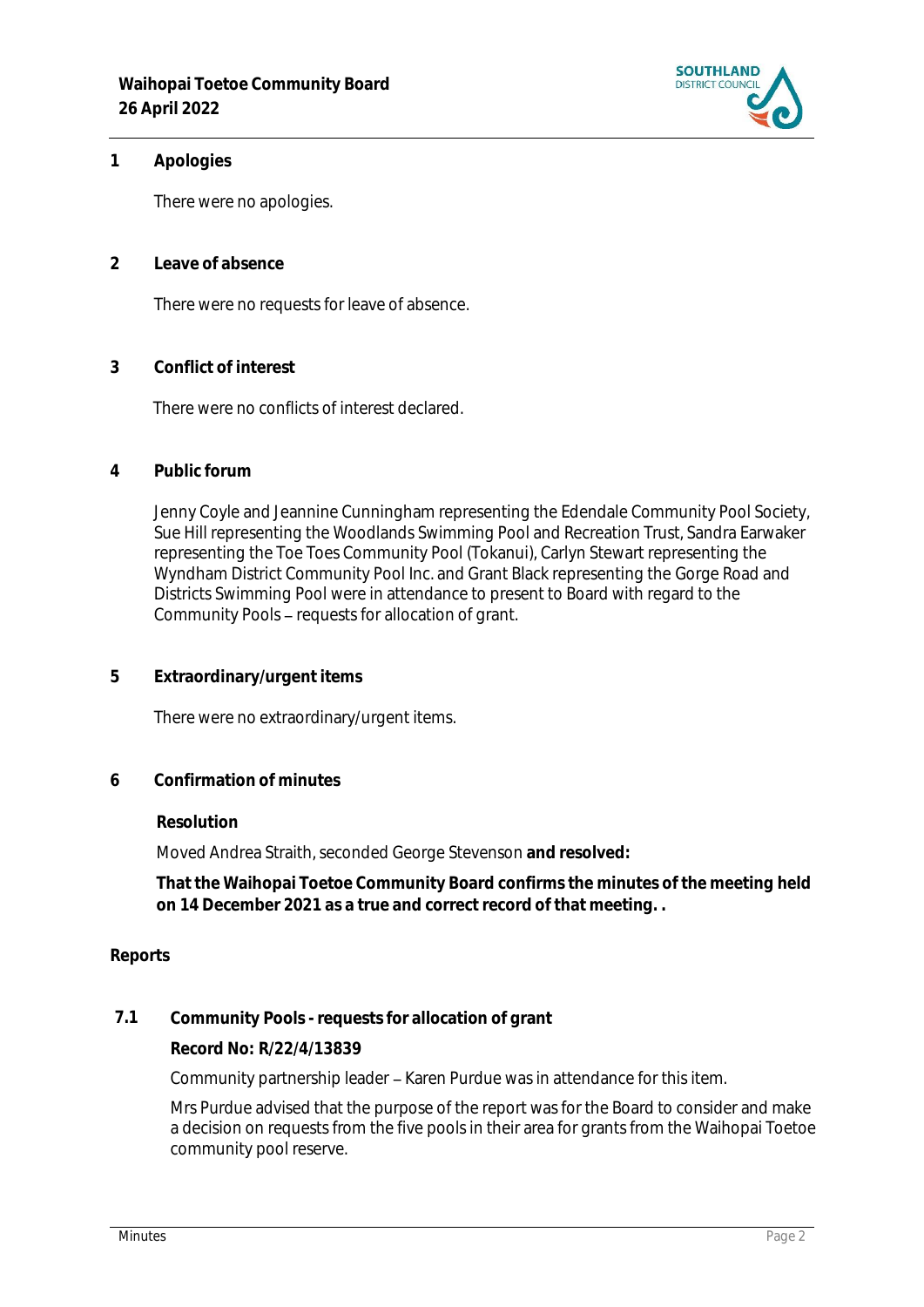

**Moved Gay Munro, seconded Denise Fodie recommendations a to d.**

That the Waihopai Toetoe Community Board:

- a) receives the report titled "Community Pools requests for allocation of grant" dated 13 April 2022.
- b) determines that this matter or decision be recognised as not significant in terms of Section 76 of the Local Government Act 2002.
- c) determines that it has complied with the decision-making provisions of the Local Government Act 2002 to the extent necessary in relation to this decision; and in accordance with Section 79 of the act determines that it does not require further information, further assessment of options or further analysis of costs and benefits or advantages and disadvantages prior to making a decision on this matter.
- d) receives requests from the following
	- 1. Gorge Road Swimming Pool
	- 2. Wyndham District Community Pool
	- 3. Edendale Community Pool Society
	- 4. Woodlands Pool
	- 5. Tokanui Pool

The motion was put and declared carried.

**Moved Gay Munro, seconded Denise Fodie recommendations e to I as indicated.**

That the Waihopai Toetoe Community Board:

- e) approves/declines a grant of \$7,893 to the Gorge Road Swimming Pool to assist with replacing the pool sand filters and salt chlorinators.
- f) approves/declines a grant of \$5,000 to the Wyndham District Community Pool to assist with the cost of repainting the pool.
- g) approves/declines a grant of \$5,000 to the Edendale Community Pool Society to assist with the cost to replace the pool cover.
- h) approves/declines a grant of \$6,000 to Woodlands Pool to assist with various upgrades including key and security system, lighting and a new pool skimmer.
- i) approves/<del>declines</del> a grant of up to \$3,440 to Tokanui Pool to replace signage, seating and matting at the pool.

**The motion was put and declared carried.**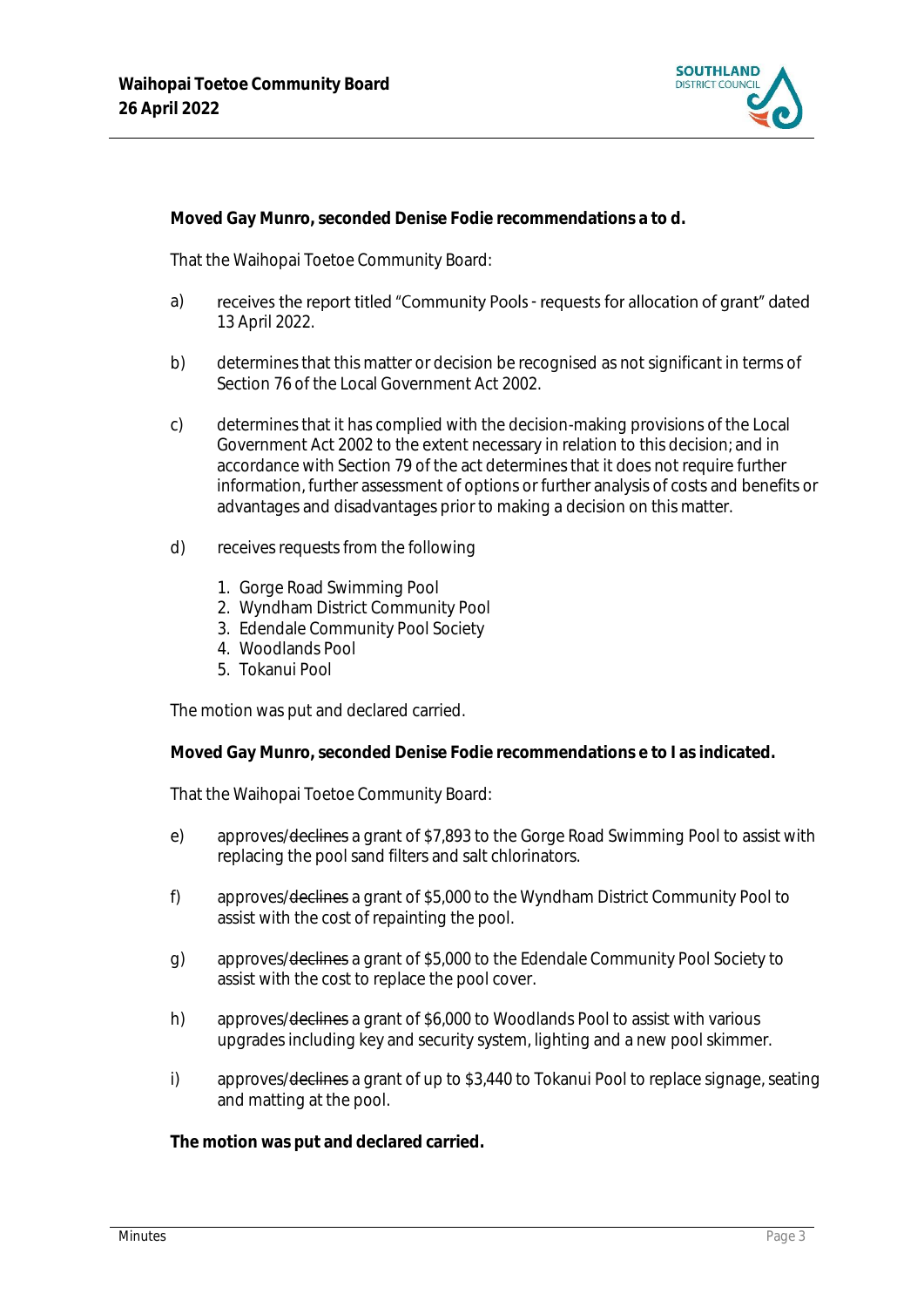

#### **Final resolution**

- a) receives the report titled "Community Pools requests for allocation of grant" **dated 13 April 2022.**
- **b) determines that this matter or decision be recognised as not significant in terms of Section 76 of the Local Government Act 2002.**
- **c) determines that it has complied with the decision-making provisions of the Local Government Act 2002 to the extent necessary in relation to this decision; and in accordance with Section 79 of the act determines that it does not require further information, further assessment of options or further analysis of costs and benefits or advantages and disadvantages prior to making a decision on this matter.**
- **d) receives requests from the following**
	- **1. Gorge Road Swimming Pool**
	- **2. Wyndham District Community Pool**
	- **3. Edendale Community Pool Society**
	- **4. Woodlands Pool**
	- **5. Tokanui Pool**
- **e) approves a grant of \$7,893 to the Gorge Road Swimming Pool to assist with replacing the pool sand filters and salt chlorinators.**
- **f) approves a grant of \$5,000 to the Wyndham District Community Pool to assist with the cost of repainting the pool.**
- **g) approves a grant of \$5,000 to the Edendale Community Pool Society to assist with the cost to replace the pool cover.**
- **h) approves a grant of \$6,000 to Woodlands Pool to assist with various upgrades including key and security system, lighting and a new pool skimmer.**
- **i) approves a grant of up to \$3,440 to Tokanui Pool to replace signage, seating and matting at the pool.**
- **7.2 Project scope confirmation - 2022/2023 locally funded projects**

#### **Record No: R/22/2/6294**

Community facilities manager - Mark Day was in attendance for this item.

1 Mr Day advised that the purpose of the report was to seek approval from the Board for the scope of the locally funded projects within their board area to be delivered in the 2022/2023 financial year.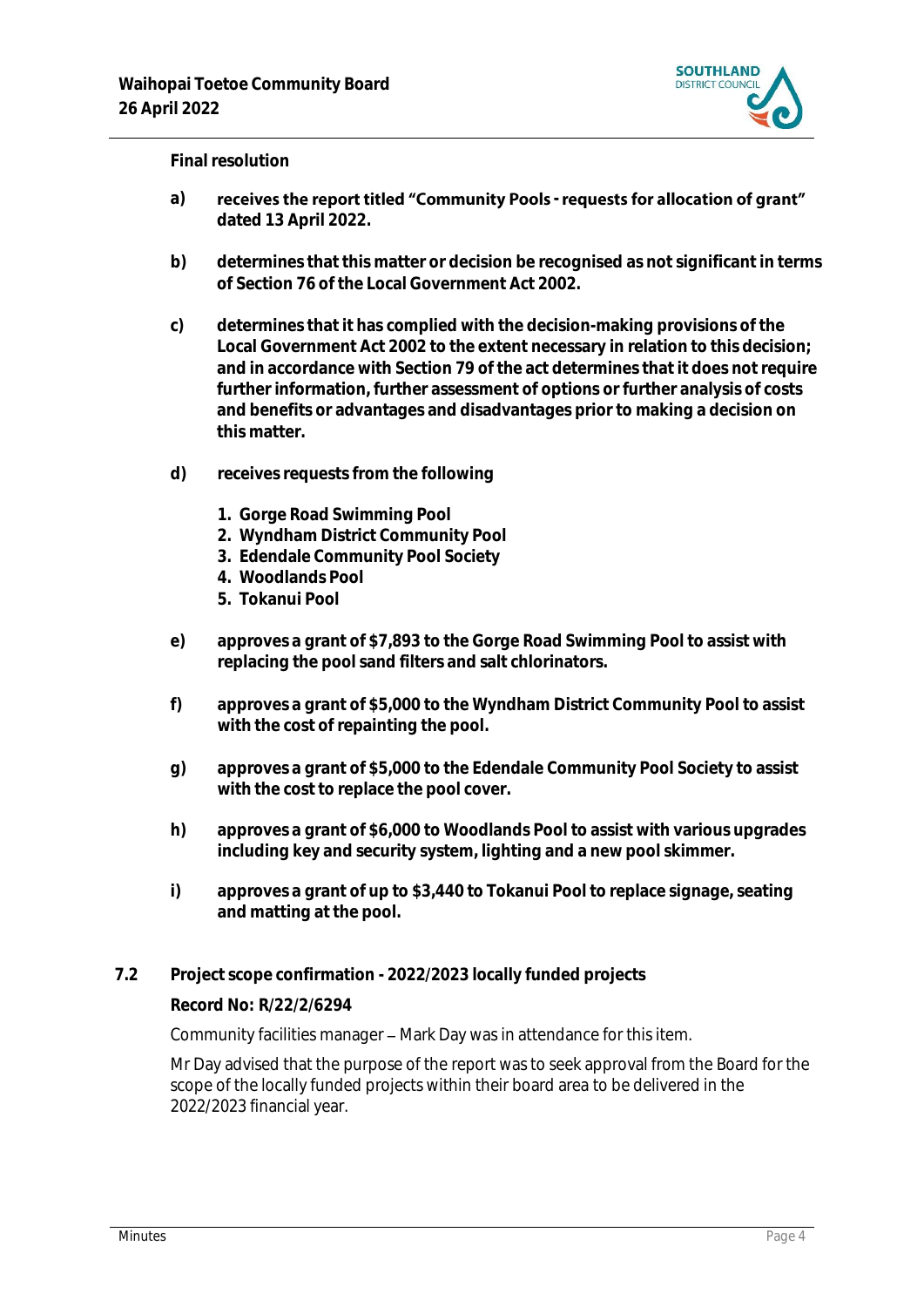

# **Resolution**

Moved Melanie Shepherd, seconded Andrea Straith **and resolved:**

**That the Waihopai Toetoe Community Board:**

- a) **Receives the report titled "Project scope confirmation 2022/2023 locally** funded projects" dated 13 April 2022.
- **b) Determines that this matter or decision be recognised as not significant in terms of section 76 of the Local Government Act 2002.**
- **c) Determines that it has complied with the decision-making provisions of the Local Government Act 2002 to the extent necessary in relation to this decision; and in accordance with section 79 of the act determines that it does not require further information, further assessment of options or further analysis of costs and benefits or advantages and disadvantages prior to making a decision on this matter.**
- **d) Agrees to approve the scope of the projects identified (as indicated below) with the details defined in attachments to the staff report:**
	- **Edendale Wyndham - Multi use track construction code P-10863**
	- **Edendale Wyndham Tree removal, Ferry Road and Malta Street code P-10869**
	- **Wyndham Playground equipment replacement code P-10834.**
- **7.3 Unbudgeted expenditure: Additional flags for Edendale, Gorge Road, Tokanui, Woodlands and Wyndham**

**Record No: R/22/3/12421**

Community partnership leader - Karen Purdue was in attendance for this item.

Mrs Purdue advised that the purpose of the report was to get approval for unbudgeted expenditure of \$8,010.00 from various township general reserves (Edendale/Wyndham, Gorge Road, Tokanui, Woodlands). This is for additional flags (Christmas, Matariki and Waitangi Day) for townships with the FlagTrax system.

**Resolution**

Moved Andrea Straith, seconded Melanie Shepherd **and resolved:**

**That the Waihopai Toetoe Community Board:**

- receives the report titled "Unbudgeted expenditure: Additional flags for **a) Edendale, Gorge Road, Tokanui, Woodlands and Wyndham" dated 15 April 2022**
- **b) determines that this matter or decision be recognised as not significant in terms of Section 76 of the Local Government Act 2002**
- **c) determines that it has complied with the decision-making provisions of the Local Government Act 2002 to the extent necessary in relation to this decision;**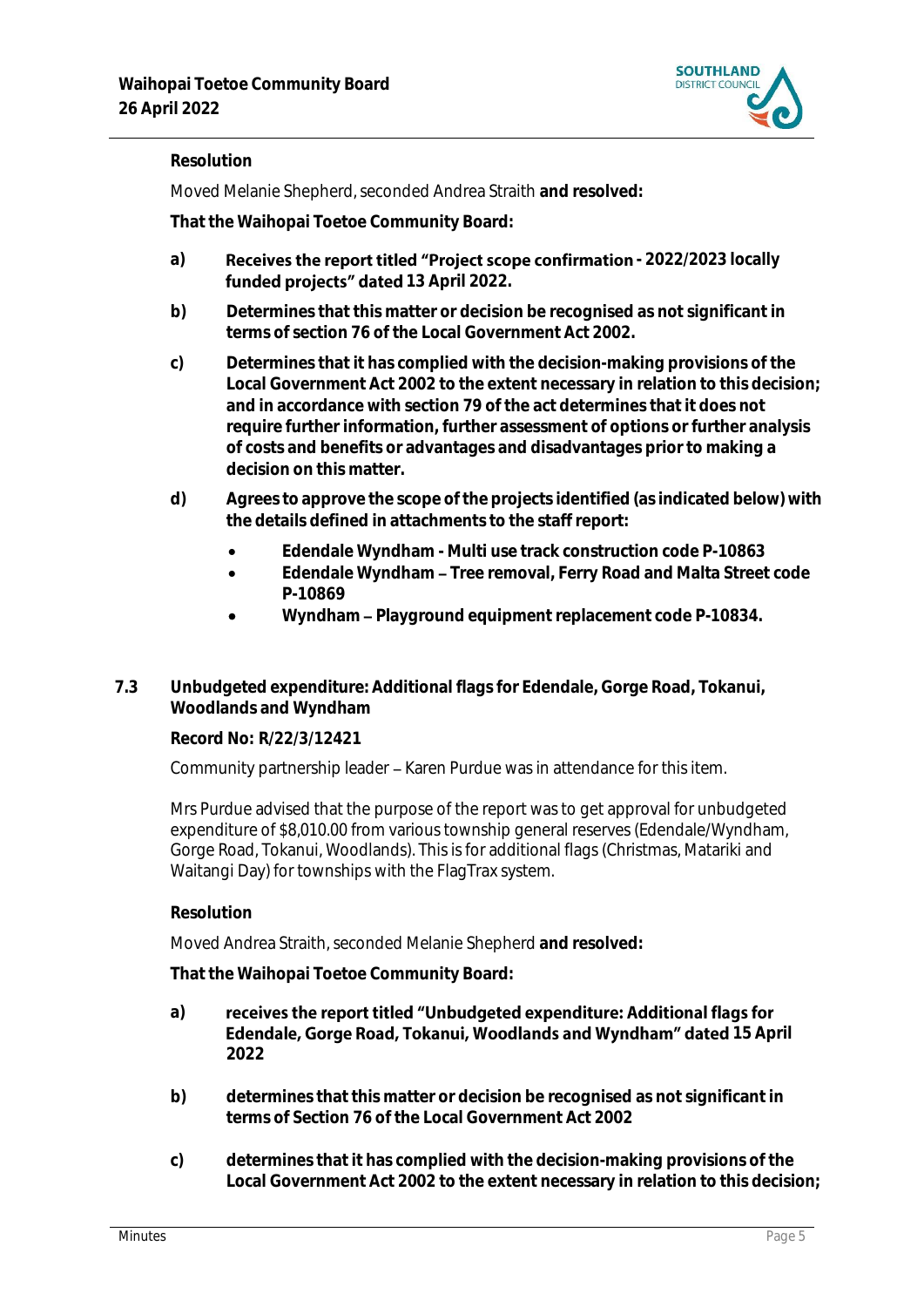

**and in accordance with Section 79 of the act determines that it does not require further information, further assessment of options or further analysis of costs and benefits or advantages and disadvantages prior to making a decision on this matter**

- **d) approves unbudgeted expenditure of \$ 4,272 for the purchase of flags (subject to final flag design) for Christmas, Matariki and Waitangi Day for Edendale and Wyndham to be funded from the Edendale Wyndham general reserve**
- **e) approves unbudgeted expenditure of \$ 1,335 for the purchase of flags (subject to final flag design) for Christmas, Matariki and Waitangi Day for Gorge Road to be funded from the Gorge Road general reserve**
- **f) approves unbudgeted expenditure of \$ 1,068 for the purchase of flags (subject to final flag design) for Christmas, Matariki and Waitangi Day for Tokanui to be funded from the Tokanui general reserve**
- **g) approves unbudgeted expenditure of \$ 1,335 for the purchase of flags (subject to final flag design) for Christmas, Matariki and Waitangi Day for Woodlands to be funded from the Woodlands general reserve**

# **7.4 Community Leadership Report - February 2022**

**Record No: R/22/1/1714**

Community partnership leader - Karen Purdue was in attendance for this item.

Mrs Purdue advised that the purpose of the report was to inform the board of the community leadership activities in the area.

# **Resolution**

Moved Melanie Shepherd, seconded George Stevenson recommendations a, b with an amendment (as indicated by underline and strikethrough) and c **and resolved:**

**That the Waihopai Toetoe Community Board:**

- a) receives the report titled "Community Leadership Report February 2022" **dated 1 March 2022.**
- **b) notes that a report was is being considered by Council on 22 February 2022 to approve the closure of the Fortrose hall for removal or demolition.**
- **c) notes that the delegated authority granted to the board chair at its meeting on 14 December 2021 to enable any further material changes required to the budgets for the 2022/2023 annual plan has been exercised to enable the Fortrose hall rate to be reduced further from the amount agreed of \$57.02 plus GST to \$10.00 plus GST for the 2022/2023 year.**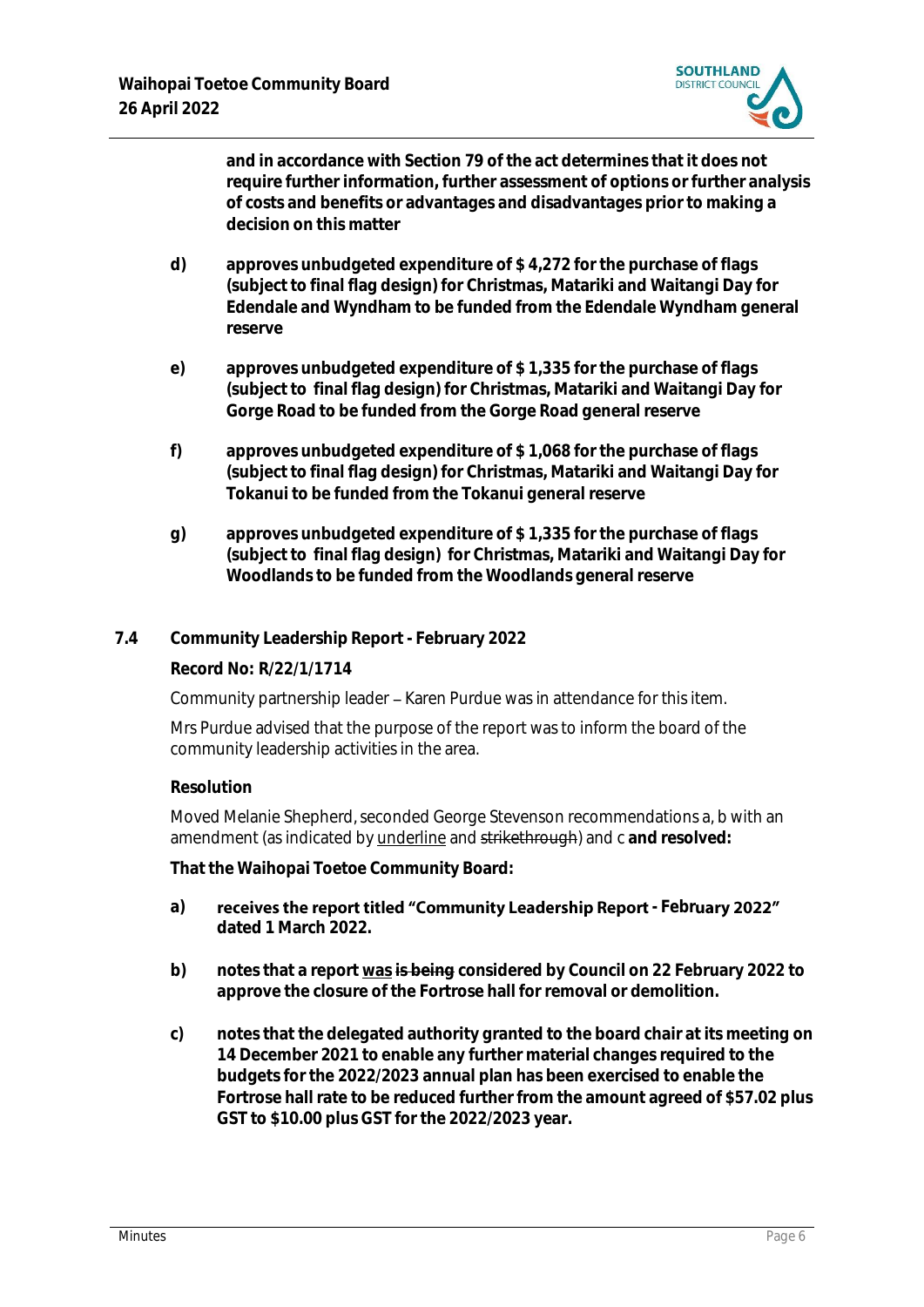

**7.5 Community leadership report - April 2022**

**Record No: R/22/4/14158**

Community partnership leader – Karen Purdue was in attendance for this item.

Mrs Purdue advised that the purpose of the report was to inform the board of the community leadership activities in the area.

**Resolution**

Moved Denise Fodie, seconded Melanie Shepherd **and resolved:**

**That the Waihopai Toetoe Community Board:**

- a) receives the report titled "Community leadership report April 2022" dated 13 **April 2022.**
- **7.6 Operational Report for Waihopai Toetoe Community Board - February 2022 Record No: R/21/12/64046**

Community facilities manager – Mark Day was in attendance for this item.

**Resolution**

Moved Denise Fodie, seconded Andrea Straith **and resolved:**

**That the Waihopai Toetoe Community Board:**

- **a)** Receives the report titled "Operational Report for Waihopai Toetoe Community Board - February 2022" dated 1 March 2022.
- **7.7 Operational Report for Waihopai Toetoe Community Board - April 2022**

**Record No: R/22/2/5423**

Community partnership leader – Karen Purdue and Community facilities manager – Mark Day were in attendance for this item.

**Resolution**

Moved Melanie Shepherd, seconded Chairperson Yorke **and resolved:**

**That the Waihopai Toetoe Community Board:**

**a)** Receives the report titled "Operational Report for Waihopai Toetoe Community Board - **April 2022" dated** 13 April 2022.